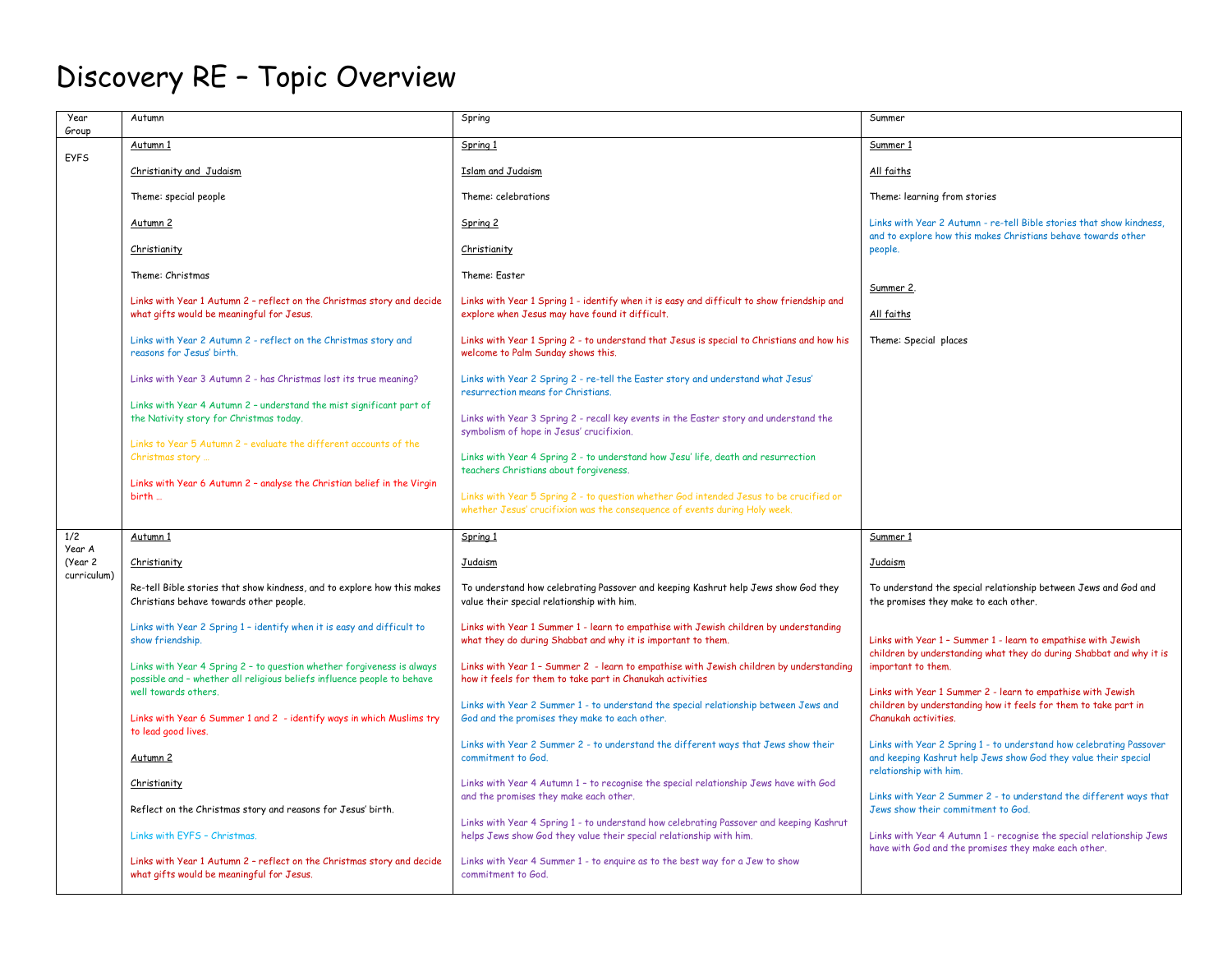| Links with Year 3 Autumn 2 - has Christmas lost its true meaning?<br>Links with Year 4 Autumn 2 - understand the mist significant part of<br>the Nativity story for Christmas today. | OR<br><u>Islam</u>                                                                                                                            | Links with Year 4 Spring 1 - to understand how celebrating Passover<br>and keeping Kashrut helps Jews show God they value their special<br>relationship with him. |
|--------------------------------------------------------------------------------------------------------------------------------------------------------------------------------------|-----------------------------------------------------------------------------------------------------------------------------------------------|-------------------------------------------------------------------------------------------------------------------------------------------------------------------|
| Links to Year 5 Autumn 2 - evaluate the different accounts of the                                                                                                                    | Explain what commitment means to Muslims by knowing Muslims pray 5 times a day.                                                               | OR                                                                                                                                                                |
| Christmas story<br>Links with Year 6 Autumn 2 - analyse the Christian belief in the Virgin                                                                                           | Links with Year 2 Summer 1- to understand why Muslims visit the mosque and to explore<br>whether this gives them a sense of belonging.        | <u>Islam</u>                                                                                                                                                      |
| birth.                                                                                                                                                                               | Links with Year 2 Summer 2 - to understand what happens during Hajj and to explore the<br>importance of this to Muslims.                      | To understand why Muslims visit the mosque and to explore whether<br>this gives them a sense of belonging.                                                        |
|                                                                                                                                                                                      | Links with Year 6 Summer 1 and 2 - understand some of the ways Muslims show<br>commitment to God and to evaluate whether there is a best way. | Links with Year 2 Spring 1 - explain what commitment means to<br>Muslims by knowing Muslims pray 5 times a day.                                                   |
|                                                                                                                                                                                      | Spring 2                                                                                                                                      | Links with Year 2 Summer 2 - to understand what happens during<br>Hajj and to explore the importance of this to Muslims.                                          |
|                                                                                                                                                                                      | Christianity                                                                                                                                  |                                                                                                                                                                   |
|                                                                                                                                                                                      | Re-tell the Easter story and understand what Jesus' resurrection means for Christians.                                                        | Links with Year 6 Summer 1 and 2 - understand some of the ways<br>Muslims show commitment to God and to evaluate whether there is a                               |
|                                                                                                                                                                                      | Links with EYFS- Spring 2 - Easter.                                                                                                           | best way.                                                                                                                                                         |
|                                                                                                                                                                                      |                                                                                                                                               | Summer 2                                                                                                                                                          |
|                                                                                                                                                                                      | Links with Year 1 Spring 1 - identify when it is easy and difficult to show friendship and<br>explore when Jesus may have found it difficult. | <b>Judaism</b>                                                                                                                                                    |
|                                                                                                                                                                                      | Links with Year 1 Spring 2 - to understand that Jesus is special to Christians and how his<br>welcome to Palm Sunday shows this.              | To understand the different ways that Jews show their commitment<br>to God.                                                                                       |
|                                                                                                                                                                                      | Links with Year 3 Spring 2 - recall key events in the Easter story and understand the<br>symbolism of hope in Jesus' crucifixion.             | Links with Year 1 Summer 1 - learn to empathise with Jewish children<br>by understanding what they do during Shabbat and why it is                                |
|                                                                                                                                                                                      | Links with Year 4 Spring 2 - to understand how Jesu' life, death and resurrection<br>teachers Christians about forgiveness.                   | important to them.                                                                                                                                                |
|                                                                                                                                                                                      | Links with Year 5 Spring 2 - to question whether God intended Jesus to be crucified or                                                        | Links with Year 1 Summer 2 - learn to empathise with Jewish<br>children by understanding how it feels for them to take part in<br>Chanukah activities.            |
|                                                                                                                                                                                      | whether Jesus' crucifixion was the consequence of events during Holy week.                                                                    |                                                                                                                                                                   |
|                                                                                                                                                                                      |                                                                                                                                               | Links with Year 2 Spring 1 - to understand how celebrating Passover<br>and keeping Kashrut help Jews show God they value their special<br>relationship with him.  |
|                                                                                                                                                                                      |                                                                                                                                               | Links with Year 2 Summer 1 - to understand the special relationship<br>between Jews and God and the promises they make to each other.                             |
|                                                                                                                                                                                      |                                                                                                                                               | Links with Year 4 Autumn 1 - recognise the special relationship Jews<br>have with God and the promises they make to each other.                                   |
|                                                                                                                                                                                      |                                                                                                                                               | Links with Year 4 Spring 1 - to understand how celebrating Passover<br>and keeping Kashrut helps Jews show God they value their special<br>relationship with him. |
|                                                                                                                                                                                      |                                                                                                                                               | Links with Year 4 Summer 1 - to enquire as to the best way for a Jew<br>to show commitment to God.                                                                |
|                                                                                                                                                                                      |                                                                                                                                               | OR                                                                                                                                                                |
|                                                                                                                                                                                      |                                                                                                                                               | <u>Islam</u>                                                                                                                                                      |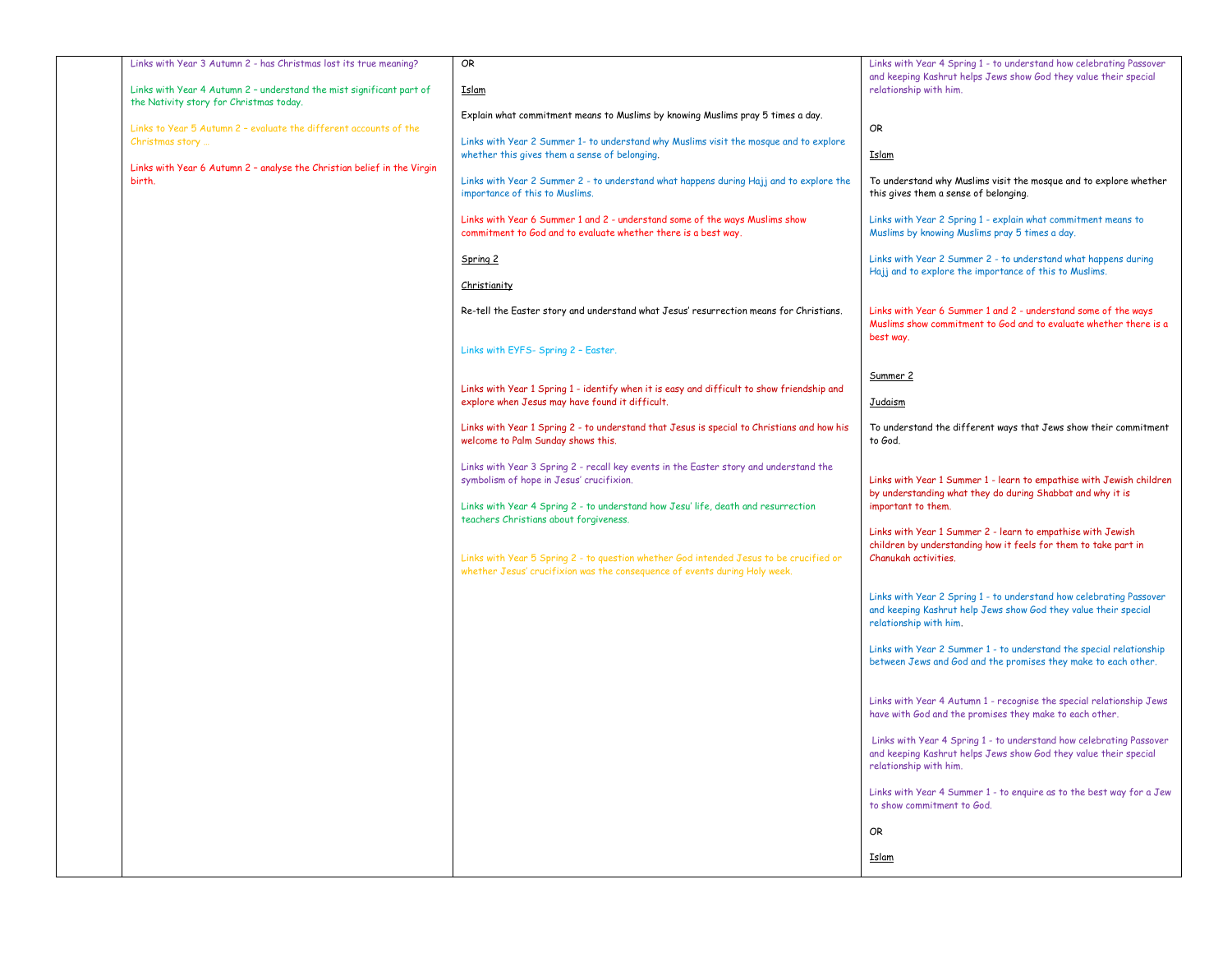|                        |                                                                                                                                             |                                                                                                                                                                      | To understand what happens during Hajj and to explore the<br>importance of this to Muslims.                                                                      |
|------------------------|---------------------------------------------------------------------------------------------------------------------------------------------|----------------------------------------------------------------------------------------------------------------------------------------------------------------------|------------------------------------------------------------------------------------------------------------------------------------------------------------------|
|                        |                                                                                                                                             |                                                                                                                                                                      | Links with Year 2 Spring 1 - explain what commitment means to<br>Muslims by knowing Muslims pray 5 times a day.                                                  |
|                        |                                                                                                                                             |                                                                                                                                                                      | Links with Year 2 Summer 1- to understand why Muslims visit the<br>mosque and to explore whether this gives them a sense of belonging.                           |
|                        |                                                                                                                                             |                                                                                                                                                                      | Links with Year 6 Summer 1 and 2 - understand some of the ways<br>Muslims show commitment to God and to evaluate whether there is a<br>best way.                 |
|                        |                                                                                                                                             |                                                                                                                                                                      |                                                                                                                                                                  |
| 1/2<br>Year B          | Autumn 1                                                                                                                                    | Spring 1                                                                                                                                                             | Summer 1                                                                                                                                                         |
| (Year 1<br>curriculum) | Christianity                                                                                                                                | Christianity                                                                                                                                                         | Judaism                                                                                                                                                          |
|                        | Re-tell the Christian Creation story and explore how Christians behave<br>towards nature and the environment.                               | Identify when it is easy and difficult to show friendship and explore when Jesus may<br>have found it difficult.                                                     | Learn to empathise with Jewish children by understanding what they<br>do during Shabbat and why it is important to them.                                         |
|                        | Autumn 2                                                                                                                                    | Links with Year 2 Autumn - re-tell Bible stories that show kindness, and to explore how<br>this makes Christians behave towards other people.                        | Links with Year 1 Summer 1 - learn to empathise with Jewish children<br>by understanding what they do during Shabbat and why it is<br>important to them.         |
|                        | Christianity                                                                                                                                | Links with Year 4 Spring 2 - to understand how Jesu' life, death and resurrection                                                                                    | Links with Year 1 Summer 2 - learn to empathise with Jewish                                                                                                      |
|                        | Reflect on the Christmas story and decide what gifts would be<br>meaningful for Jesus.                                                      | teachers Christians about forgiveness.                                                                                                                               | children by understanding how it feels for them to take part in<br>Chanukah activities                                                                           |
|                        | Links with EYFS - Christmas.                                                                                                                | Spring 2                                                                                                                                                             |                                                                                                                                                                  |
|                        | Links with Year 2 Autumn 2 - reflect on the Christmas story and<br>reasons for Jesus' birth.                                                | To understand that Jesus is special to Christians and how his welcome to Palm Sunday<br>shows this.                                                                  | Links with Year 2 Spring 1 - to understand how celebrating Passover<br>and keeping Kashrut help Jews show God they value their special<br>relationship with him. |
|                        |                                                                                                                                             | Links with EYFS- Spring 2 - Easter.                                                                                                                                  |                                                                                                                                                                  |
|                        | Links with Year 3 - Autumn 2 - has Christmas lost its true meaning?<br>Links with Year 4 Autumn 2 - understand the mist significant part of | Links to Year 2 Spring 2 - re-tell the Easter story and understand what Jesus'<br>resurrection means for Christians.                                                 | Links with Year 2 Summer 1 - to understand the special relationship<br>between Jews and God and the promises they make to each other.                            |
|                        | the Nativity story for Christmas today.<br>Links to Year 5 Autumn 2 - evaluate the different accounts of the                                | Links with Year 3 Spring 2 - recall key events in the Easter story and understand the<br>symbolism of hope in Jesus' crucifixion.                                    | Links with Year 2 Summer 2- to understand the different ways that<br>Jews show their commitment to God.                                                          |
|                        | Christmas story                                                                                                                             |                                                                                                                                                                      |                                                                                                                                                                  |
|                        | Links with Year 6 Autumn 2 - analyse the Christian belief in the Virgin<br>birth.                                                           | Links with Year 4 Spring 1 - to understand how celebrating Passover and keeping Kashrut<br>helps Jews show God they value their special relationship with him.       | Links with Year 4 Autumn 1 - recognise the special relationship Jews<br>have with God and the promises they make to each other.                                  |
|                        |                                                                                                                                             | Links with Year 4 Summer 1 - to enquire as to the best way for a Jew to show<br>commitment to God.                                                                   | Links with Year 4 Spring 1 - to understand how celebrating Passover<br>and keeping Kashrut helps Jews show God they value their special                          |
|                        |                                                                                                                                             | Links with Year 5 Spring 2 - To question whether God intended Jesus to be crucified or<br>whether Jesus' crucifixion was the consequence of events during Holy week. | relationship with him.                                                                                                                                           |
|                        |                                                                                                                                             |                                                                                                                                                                      | Links with Year 4 Summer 1 - to enquire as to the best way for a Jew<br>to show commitment to God.                                                               |
|                        |                                                                                                                                             |                                                                                                                                                                      | Summer 2                                                                                                                                                         |
|                        |                                                                                                                                             |                                                                                                                                                                      | <u>Judaism</u>                                                                                                                                                   |
|                        |                                                                                                                                             |                                                                                                                                                                      | Learn to empathise with Jewish children by understanding how it<br>feels for them to take part in Chanukah activities.                                           |
|                        |                                                                                                                                             |                                                                                                                                                                      | Links with Year 1 Summer 1 - learn to empathise with Jewish children<br>by understanding what they do during Shabbat and why it is<br>important to them.         |
|                        |                                                                                                                                             |                                                                                                                                                                      |                                                                                                                                                                  |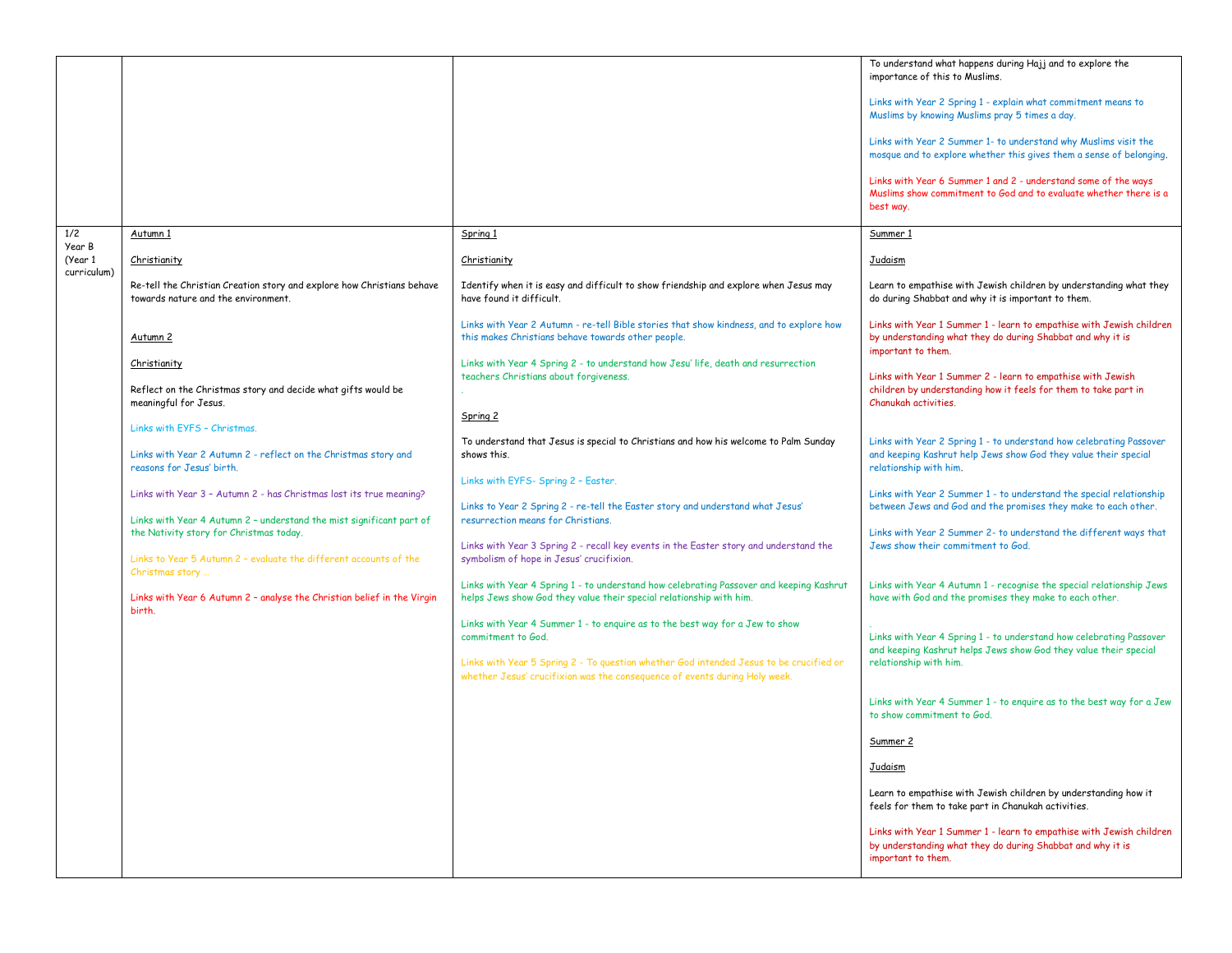|                   |                                                                                                                                                                   |                                                                                                                                                                            | Links with Year 1 Summer 2 - learn to empathise with Jewish<br>children by understanding how it feels for them to take part in<br>Chanukah activities.                                                      |
|-------------------|-------------------------------------------------------------------------------------------------------------------------------------------------------------------|----------------------------------------------------------------------------------------------------------------------------------------------------------------------------|-------------------------------------------------------------------------------------------------------------------------------------------------------------------------------------------------------------|
|                   |                                                                                                                                                                   |                                                                                                                                                                            | Links with Year 2 Spring 1 - to understand how celebrating Passover<br>and keeping Kashrut help Jews show God they value their special<br>relationship with him.                                            |
|                   |                                                                                                                                                                   |                                                                                                                                                                            | Links with Year 2 Summer 1 - to understand the special relationship<br>between Jews and God and the promises they make to each other.                                                                       |
|                   |                                                                                                                                                                   |                                                                                                                                                                            | Links with Year 2 Summer 2- to understand the different ways that<br>Jews show their commitment to God.                                                                                                     |
|                   |                                                                                                                                                                   |                                                                                                                                                                            | Links with Year 4 Autumn 1 - recognise the special relationship Jews<br>have with God and the promises they make to each other.                                                                             |
|                   |                                                                                                                                                                   |                                                                                                                                                                            | Links with Year 4 Spring 1 - to understand how celebrating Passover<br>and keeping Kashrut helps Jews show God they value their special<br>relationship with him.                                           |
|                   |                                                                                                                                                                   |                                                                                                                                                                            | Links with Year 4 Summer 1 - to enquire as to the best way for a Jew<br>to show commitment to God.                                                                                                          |
| 3/4               | Autumn 1                                                                                                                                                          | Spring 1                                                                                                                                                                   | Summer 1                                                                                                                                                                                                    |
| Year A<br>(Year 4 | Judaism                                                                                                                                                           | <b>Judaism</b>                                                                                                                                                             | <b>Judaism</b>                                                                                                                                                                                              |
| curriculum)       | Recognise the special relationship Jews have with God and the promises<br>they make to each other.                                                                | To question whether it is important for Jewish people to do what God asks them to do -<br>Passover.                                                                        | To enquire as to the best way for a Jew to show commitment to God.                                                                                                                                          |
|                   | Links with Year 1 Summer 1 - learn to empathise with Jewish children<br>by understanding what they do during Shabbat and why it is important<br>to them           | Links with Year 1 Summer 1 - learn to empathise with Jewish children by understanding<br>what they do during Shabbat and why it is important to them.                      | Links with Year 1 Summer 1 - learn to empathise with Jewish children<br>by understanding what they do during Shabbat and why it is<br>important to them.                                                    |
|                   | Links with Year 1 Summer 2 - learn to empathise with Jewish children<br>by understanding how it feels for them to take part in Chanukah                           | Links with Year 1 - Summer 2 - learn to empathise with Jewish children by understanding<br>how it feels for them to take part in Chanukah activities                       | Links with Year 1 - Summer 2 - learn to empathise with Jewish<br>children by understanding how it feels for them to take part in<br><b>Chanukah activities</b>                                              |
|                   | activities.<br>Links with Year 2 Summer 2 - to understand the different ways that                                                                                 | Links with Year 2 Spring 1-to understand how celebrating Passover and keeping Kashrut<br>help Jews show God they value their special relationship with him.                | Links with Year 2 Spring 1-to understand how celebrating Passover<br>and keeping Kashrut help Jews show God they value their special                                                                        |
|                   | Jews show their commitment to God.                                                                                                                                | Links with Year 2 Summer 1 - to understand the special relationship between Jews and<br>God and the promises they make to each other and learn to empathise with Jewish    | relationship with him.                                                                                                                                                                                      |
|                   | Links with Year 2 Spring 1 - to understand how celebrating Passover<br>and keeping Kashrut help Jews show God they value their special<br>relationship with him.  | children by understanding how it feels for them to take part in Chanukah activities.<br>Links with Year 2 Summer 2 - to understand the different ways that Jews show their | Links with Year 2 Summer 1 - to understand the special relationship<br>between Jews and God and the promises they make to each other<br>and learn to empathise with Jewish children by understanding how it |
|                   | Links with Year 2 Summer 1 - to understand the special relationship<br>between Jews and God and the promises they make to each other.                             | commitment to God.<br>Links with Year 4 Autumn 1 - recognise the special relationship Jews have with God and<br>the promises they make each other.                         | feels for them to take part in Chanukah activities.<br>Links with Year 2 Summer 2 - to understand the different ways that<br>Jews show their commitment to God.                                             |
|                   | Links with Year 4 Spring 1 - to understand how celebrating Passover<br>and keeping Kashrut helps Jews show God they value their special<br>relationship with him. | Links with Year 4 Summer 1 - to enquire as to the best way for a Jew to show<br>commitment to God.                                                                         | Links with Year 4 Autumn 1 - recognise the special relationship Jews<br>have with God and the promises they make to each other.                                                                             |
|                   | Links with Year 4 Summer 1 - to enquire as to the best way for a Jew<br>to show commitment to God.                                                                | Spring 2                                                                                                                                                                   | Links with Year 4 Spring 1 - to understand how celebrating Passover<br>and keeping Kashrut helps Jews show God they value their special<br>relationship with him.                                           |
|                   | Autumn 2                                                                                                                                                          | Christianity                                                                                                                                                               |                                                                                                                                                                                                             |
|                   | Christianity                                                                                                                                                      | To understand how Jesus life, death and resurrection teachers Christians about<br>forgiveness.                                                                             |                                                                                                                                                                                                             |
|                   |                                                                                                                                                                   |                                                                                                                                                                            |                                                                                                                                                                                                             |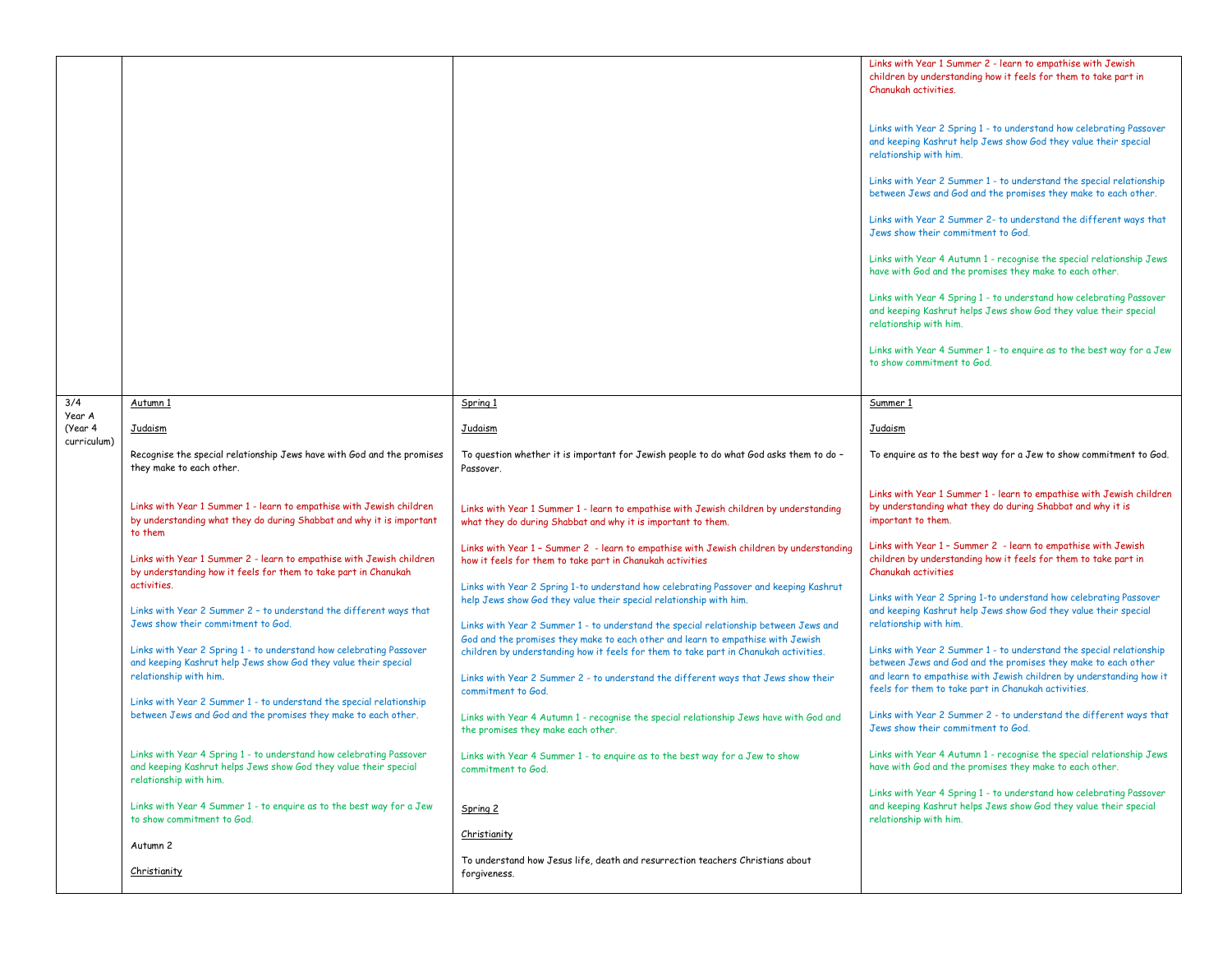|                   | To understand the most significant part of the Nativity story for                                                            |                                                                                                                                                                                      | Summer 2                                                                                                                             |
|-------------------|------------------------------------------------------------------------------------------------------------------------------|--------------------------------------------------------------------------------------------------------------------------------------------------------------------------------------|--------------------------------------------------------------------------------------------------------------------------------------|
|                   | Christmas today.                                                                                                             |                                                                                                                                                                                      |                                                                                                                                      |
|                   | Links with EYFS - Christmas,                                                                                                 |                                                                                                                                                                                      | Christianity                                                                                                                         |
|                   |                                                                                                                              |                                                                                                                                                                                      | To question whether people need to go to church to show they are                                                                     |
|                   | Links with Year 1 Autumn 2 - reflect on the Christmas story and decide<br>what gifts would be meaningful for Jesus.          |                                                                                                                                                                                      | Christians.                                                                                                                          |
|                   | Links with Year 2 Autumn 2 - reflect on the Christmas story and<br>reasons for Jesus' birth.                                 |                                                                                                                                                                                      |                                                                                                                                      |
|                   | Links with Year 3 - Autumn 2- has Christmas lost its true meaning?                                                           |                                                                                                                                                                                      |                                                                                                                                      |
|                   | Links to Year 5 Autumn 2 - evaluate the different accounts of the<br>Christmas story                                         |                                                                                                                                                                                      |                                                                                                                                      |
|                   | Links with Year 6 Autumn 2 - analyse the Christian belief in the Virgin<br>birth                                             |                                                                                                                                                                                      |                                                                                                                                      |
|                   | To understand whether sacred texts have to be 'true' to help people<br>understand their religion.                            |                                                                                                                                                                                      |                                                                                                                                      |
|                   | To question whether the arts help to communicate religious beliefs.                                                          |                                                                                                                                                                                      |                                                                                                                                      |
| 3/4               | Autumn 1                                                                                                                     | Spring 1                                                                                                                                                                             | Summer 1                                                                                                                             |
| Year B<br>(Year 3 | Hinduism                                                                                                                     | Christianity                                                                                                                                                                         | Hinduism                                                                                                                             |
| curriculum)       |                                                                                                                              |                                                                                                                                                                                      |                                                                                                                                      |
|                   | Investigate the festival of Diwali and whether the celebrations bring a<br>sense of belonging to Hindus.                     | To retell Bible stories when miracles have happened and to question whether Jesus really<br>did perform miracles.                                                                    | To understand the Hindu belief that there is one God with many<br>different aspects.                                                 |
|                   | Links with Year 3 Summer 1-to understand the Hindu belief that there<br>is one God with many different aspects.              | Links with EYFS - Summer 1 - learning from stories.                                                                                                                                  | Links with Year 3 Autumn 1 -investigate the festival of Diwali and<br>whether the celebrations bring a sense of belonging to Hindus. |
|                   | Links with Year 3 Summer 2 - understand the significance of the River<br>Ganges for Hindus and non-Hindus.                   | Links with Year 2 Autumn 2 - re-tell Bible stories that show kindness, and to explore how<br>this makes Christians behave towards other people.                                      | Links with Year 3 Summer 2 - understand the significance of the<br>River Ganges for Hindus and non-Hindus.                           |
|                   | Links with Year 5 Autumn 1 - to understand how Hindus show their<br>commitment to God and to evaluate if there is a best way | Spring 2                                                                                                                                                                             | Links with Year 5 Autumn 1 - to understand how Hindus show their<br>commitment to God and to evaluate if there is a best way         |
|                   | Links with Year 5 Spring 1 - to understand the Hindu belief that there<br>is one God with many different aspects.            | To recall key events in the Easter story and understand the symbolism of hope in Jesus'<br>crucifixion.                                                                              | Links with Year 5 Spring 1 - to understand the Hindu belief that<br>there is one God with many different aspects.                    |
|                   | Links with Year 5 Summer 1 - to understand the impact of certain<br>beliefs on a Hindu's life.                               | Links with EYFS- Spring 2 - Easter.<br>Links with Year 1 Spring 1 - identify when it is easy and difficult to show friendship and<br>explore when Jesus may have found it difficult. | Links with Year 5 Summer 1 - to understand the impact of certain<br>beliefs on a Hindu's life.                                       |
|                   | OR                                                                                                                           | Links with Year 1 Spring 2 - to understand that Jesus is special to Christians and how his<br>welcome to Palm Sunday shows this.                                                     | OR                                                                                                                                   |
|                   | Sikhism                                                                                                                      | Links with Year 2 Spring 2 - re-tell the Easter story and understand what Jesus'                                                                                                     | Sikhism                                                                                                                              |
|                   | Understand the reasons why a Sikh may choose to join the Khalsa.                                                             | resurrection means for Christians.                                                                                                                                                   | Explore how Sikh beliefs affect their way of life and the importance<br>they place on sharing.                                       |
|                   |                                                                                                                              | Links with Year 4 Spring 2 - to question whether forgiveness is always possible.                                                                                                     |                                                                                                                                      |
|                   | <u>Autumn 2</u>                                                                                                              | Links with Year 5 Spring 2 - to question whether God intended Jesus to be crucified or                                                                                               | Links to Year 5 - Summer 1- to understand how Sikhs show their<br>commitment to God and to evaluate if there is a best way.          |
|                   | Has Christmas lost its true meaning?                                                                                         | whether Jesus' crucifixion was the consequence of events during Holy week.                                                                                                           | Summer 2                                                                                                                             |
|                   | Links with EYFS - Christmas.                                                                                                 |                                                                                                                                                                                      | Hinduism                                                                                                                             |
|                   | Links with Year 1 Autumn 2 - reflect on the Christmas story and decide<br>what gifts would be meaningful for Jesus.          |                                                                                                                                                                                      | Understand the significance of the River Ganges for Hindus and non-<br>Hindus.                                                       |
|                   |                                                                                                                              |                                                                                                                                                                                      |                                                                                                                                      |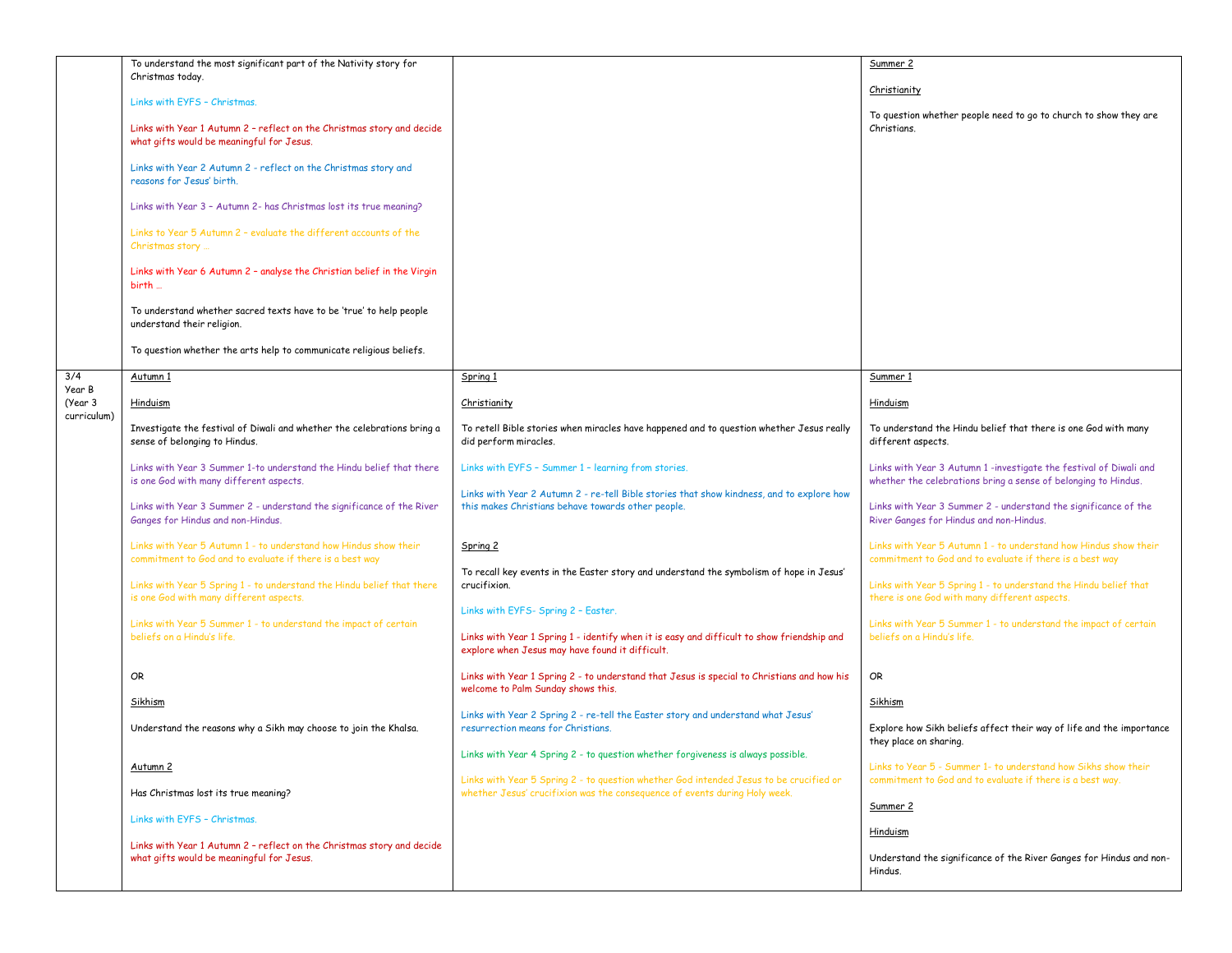|                        | Links with Year 2 Autumn 2 - reflect on the Christmas story and                                               |                                                                                                                              | Links with Year 3 Summer 1 - to understand the Hindu belief that                                                           |
|------------------------|---------------------------------------------------------------------------------------------------------------|------------------------------------------------------------------------------------------------------------------------------|----------------------------------------------------------------------------------------------------------------------------|
|                        | reasons for Jesus' birth.                                                                                     |                                                                                                                              | there is one God with many different aspects.                                                                              |
|                        | Links with Year 3 - Autumn 2 - has Christmas lost its true meaning?                                           |                                                                                                                              | Links with Year 4 Spring 1 - to question whether religious people lead                                                     |
|                        |                                                                                                               |                                                                                                                              | better lives.                                                                                                              |
|                        | Links with Year 4 Autumn 2 - understand the mist significant part of                                          |                                                                                                                              |                                                                                                                            |
|                        | the Nativity story for Christmas today.                                                                       |                                                                                                                              | Links with Year 5 Autumn 1 - to understand how Hindus show their                                                           |
|                        |                                                                                                               |                                                                                                                              | commitment to God and to evaluate if there is a best way                                                                   |
|                        | Links to Year 5 Autumn 2 - evaluate the different accounts of the                                             |                                                                                                                              |                                                                                                                            |
|                        | Christmas story                                                                                               |                                                                                                                              | Links with Year 5 Spring 1 - to understand the Hindu belief that<br>there is one God with many different aspects.          |
|                        | Links with Year 6 Autumn 2 - analyse the Christian belief in the Virgin                                       |                                                                                                                              |                                                                                                                            |
|                        | birth                                                                                                         |                                                                                                                              | Links with Year 5 Summer 1 - to understand the impact of certain                                                           |
|                        |                                                                                                               |                                                                                                                              | beliefs on a Hindu's life.                                                                                                 |
|                        |                                                                                                               |                                                                                                                              |                                                                                                                            |
|                        |                                                                                                               |                                                                                                                              | <b>OR</b>                                                                                                                  |
|                        |                                                                                                               |                                                                                                                              | Sikhism                                                                                                                    |
|                        |                                                                                                               |                                                                                                                              | Understand the different ways Sikhs show their commitment to God.                                                          |
|                        |                                                                                                               |                                                                                                                              |                                                                                                                            |
|                        |                                                                                                               |                                                                                                                              | Links to Year 5 - Summer 1 To understand how Sikhs show their<br>commitment to God and to evaluate if there is a best way. |
|                        |                                                                                                               |                                                                                                                              |                                                                                                                            |
|                        |                                                                                                               |                                                                                                                              |                                                                                                                            |
| 5/6                    | Autumn 1                                                                                                      | Spring 1                                                                                                                     | Summer 1                                                                                                                   |
| Year A                 |                                                                                                               |                                                                                                                              |                                                                                                                            |
| (Year 5<br>curriculum) | Sikhism                                                                                                       | Hinduism                                                                                                                     | Sikhism                                                                                                                    |
|                        |                                                                                                               | To understand the Hindu belief that there is one God with many different aspects.                                            | To understand how Sikhs show their commitment to God and to                                                                |
|                        | Compare the different ways Sikhs put their religion into practice.                                            |                                                                                                                              | evaluate if there is a best way.                                                                                           |
|                        |                                                                                                               | Links with Year 3 Summer 1- to understand the Hindu belief that there is one God with                                        |                                                                                                                            |
|                        | OR                                                                                                            | many different aspects                                                                                                       | Links to Year 3 - Summer 1 - to understand the different ways Sikhs<br>show their commitment to God.                       |
|                        |                                                                                                               | Links with Year 3 Summer 2 - to understand the significance of the River Ganges for                                          |                                                                                                                            |
|                        | Hinduism                                                                                                      | Hindus and non-Hindus.                                                                                                       | OR                                                                                                                         |
|                        |                                                                                                               |                                                                                                                              |                                                                                                                            |
|                        | To understand how Hindus show their commitment to God and to<br>evaluate if there is a best way.              | Links with Year 5 Autumn 1 - To understand how Hindus show their commitment to God<br>and to evaluate if there is a best way | Hinduism                                                                                                                   |
|                        |                                                                                                               |                                                                                                                              | To understand the impact of certain beliefs on a Hindu's life.                                                             |
|                        | Links with Year 3 Summer 1 - to understand the Hindu belief that                                              | Links with Year 5 Summer 1 - to understand the impact of certain beliefs on a Hindu's                                        |                                                                                                                            |
|                        | there is one God with many different aspects                                                                  | life.                                                                                                                        | Links with Year 3 Summer 1 - to understand the Hindu belief that                                                           |
|                        |                                                                                                               |                                                                                                                              | there is one God with many different aspects                                                                               |
|                        | Links with Year 3 Summer 2 - to understand the significance of the<br>River Ganges for Hindus and non-Hindus. | Spring 2                                                                                                                     | Links with Year 3 Summer 2 - understand the significance of the                                                            |
|                        |                                                                                                               | Christianity                                                                                                                 | River Ganges for Hindus and non-Hindus.                                                                                    |
|                        |                                                                                                               |                                                                                                                              |                                                                                                                            |
|                        | Links with Year 5 Spring 1 - to understand the Hindu belief that there                                        | To question whether God intended Jesus to be crucified or whether Jesus' crucifixion                                         | Links with Year 5 Autumn 1 - to understand how Hindus show their                                                           |
|                        | is one God with many different aspects.                                                                       | was the consequence of events during Holy week.                                                                              | commitment to God and to evaluate if there is a best way                                                                   |
|                        | Links with Year 5 Summer 1 - to understand the impact of certain                                              | Links with EYFS- Spring 2 - Easter.                                                                                          | Links with Year 5 Spring 1 - to understand the Hindu belief that                                                           |
|                        | beliefs on a Hindu's life.                                                                                    |                                                                                                                              | there is one God with many different aspects.                                                                              |
|                        |                                                                                                               | Links with Year 1 Spring 1 - Identify when it is easy and difficult to show friendship and                                   |                                                                                                                            |
|                        |                                                                                                               | explore when Jesus may have found it difficult.                                                                              |                                                                                                                            |
|                        |                                                                                                               | Links with Year 1 Spring 2 - to understand that Jesus is special to Christians and how his                                   |                                                                                                                            |
|                        |                                                                                                               | welcome to Palm Sunday shows this.                                                                                           |                                                                                                                            |
|                        |                                                                                                               |                                                                                                                              |                                                                                                                            |
|                        |                                                                                                               | Links with Year 2 Spring 2 - re-tell the Easter story and understand what Jesus'                                             |                                                                                                                            |
|                        | Autumn 2                                                                                                      | resurrection means for Christians.                                                                                           | Summer 2                                                                                                                   |
|                        | Christianity                                                                                                  | Links with Year 3 Spring 2 - recall key events in the Easter story and understand the                                        |                                                                                                                            |
|                        |                                                                                                               | symbolism of hope in Jesus' crucifixion.                                                                                     |                                                                                                                            |
|                        | Evaluate the different accounts of the Christmas story and understand                                         |                                                                                                                              | Christianity                                                                                                               |
|                        | that stories can be true in different ways.                                                                   |                                                                                                                              |                                                                                                                            |